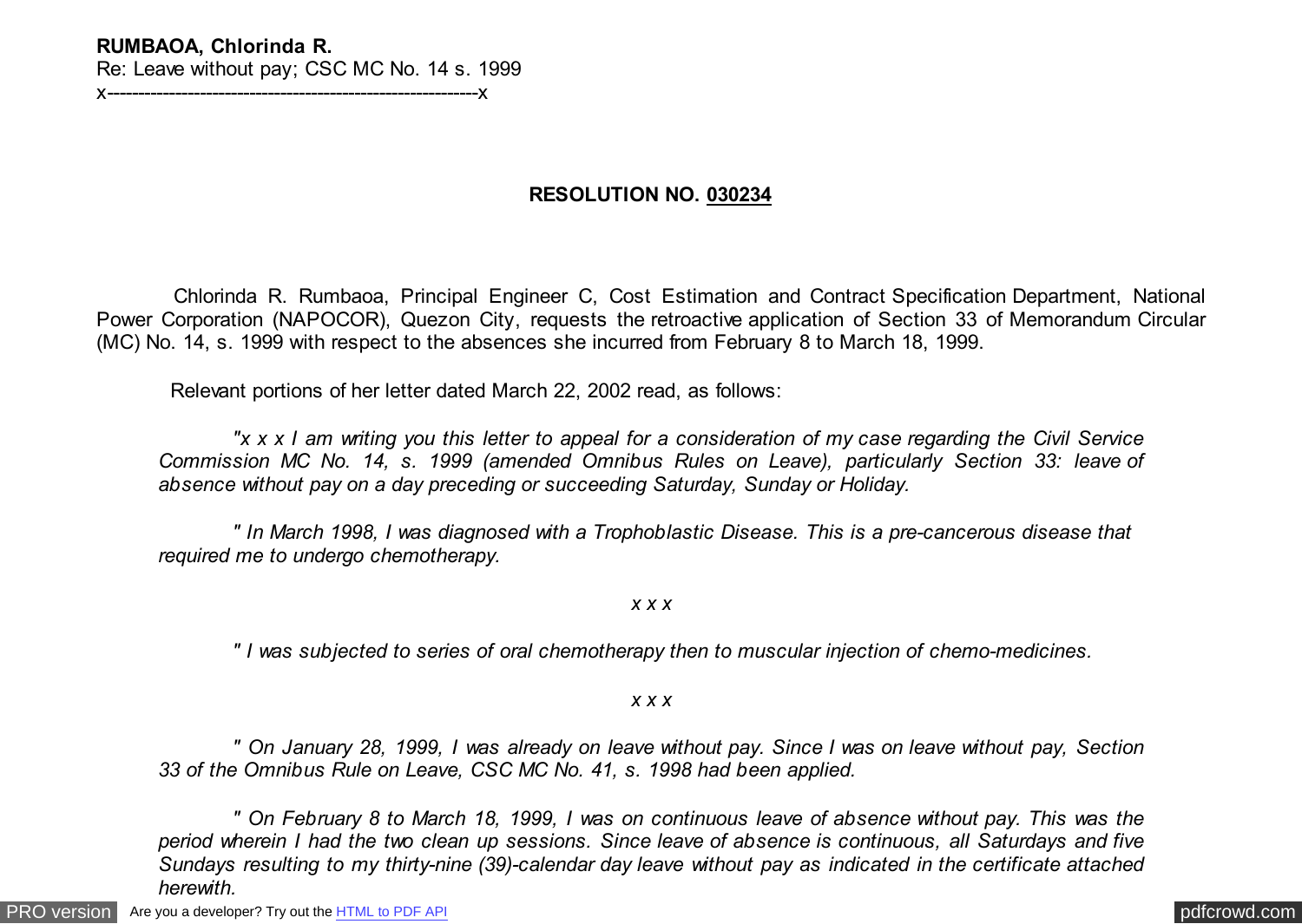*" CSC MC No. 41, s. 1998, otherwise known as the Omnibus Rules on Leave, was amended (CSC MC No. 14 s. 1999). Effective 23 August 1999, all Saturdays, Sundays and Holidays are not counted as leave without pay whether leave of absence without pay incurred is continuous or not (Section 33 of CSC MC No. 14 s.1999)*

 *" In view of the above, I would like to request for a consideration that I may be included in the implementation of the amended Omnibus Rules on Leave, CSC MC No. 14, s. 1999, removing all Saturdays and Sundays in the counting of my leave of absences without pay which were actually incurred due to illness.*

 *" The (39)-calendar day leave without pay that I have incurred will just become twenty-nine (29)-working day leave without pay if I will be considered in CSC MC No. 14, s. 1999 (amended CSC MC No. 41 s. 1998)."*

 As culled from the records, Rumbaoa was diagnosed with Trophoblastic Disease in March 1998. As a result thereof, she had to undergo several sessions of chemotherapy treatment by reason of which she incurred absences from January 2 to March 18, 1999. All her earned leave credits were exhausted because of said absences as herein illustrated in the Certification dated March 21, 2002 issued by the HR-PMES of NAPOCOR:

| Leave Balance as of 12-31-98 : $VL = 16.655$ SL=1.417              |                  |                        |                       |                |                |  |  |  |
|--------------------------------------------------------------------|------------------|------------------------|-----------------------|----------------|----------------|--|--|--|
| Inclusive Period of<br><b>Approved Leave</b><br>Application        | Calendar<br>Days | <b>Working</b><br>Days | Enjoyed<br><b>LWP</b> | <b>LWOP</b>    | <b>Remarks</b> |  |  |  |
| Jan. 1-17, 1999                                                    | 17               | 10                     | 10                    | 0              | <b>SL</b>      |  |  |  |
| Jan. 19-31, 1999                                                   | 13               | 9                      | 7                     | $\overline{2}$ | <b>SL</b>      |  |  |  |
| Leave Balance as of 1-31-99 : $VL = 1.905$ SL=1, 667               |                  |                        |                       |                |                |  |  |  |
| <b>Inclusive Period of</b><br><b>Approved Leave</b><br>Application | Calendar<br>Days | <b>Working</b><br>Days | Enjoyed<br><b>LWP</b> | <b>LWOP</b>    | <b>Remarks</b> |  |  |  |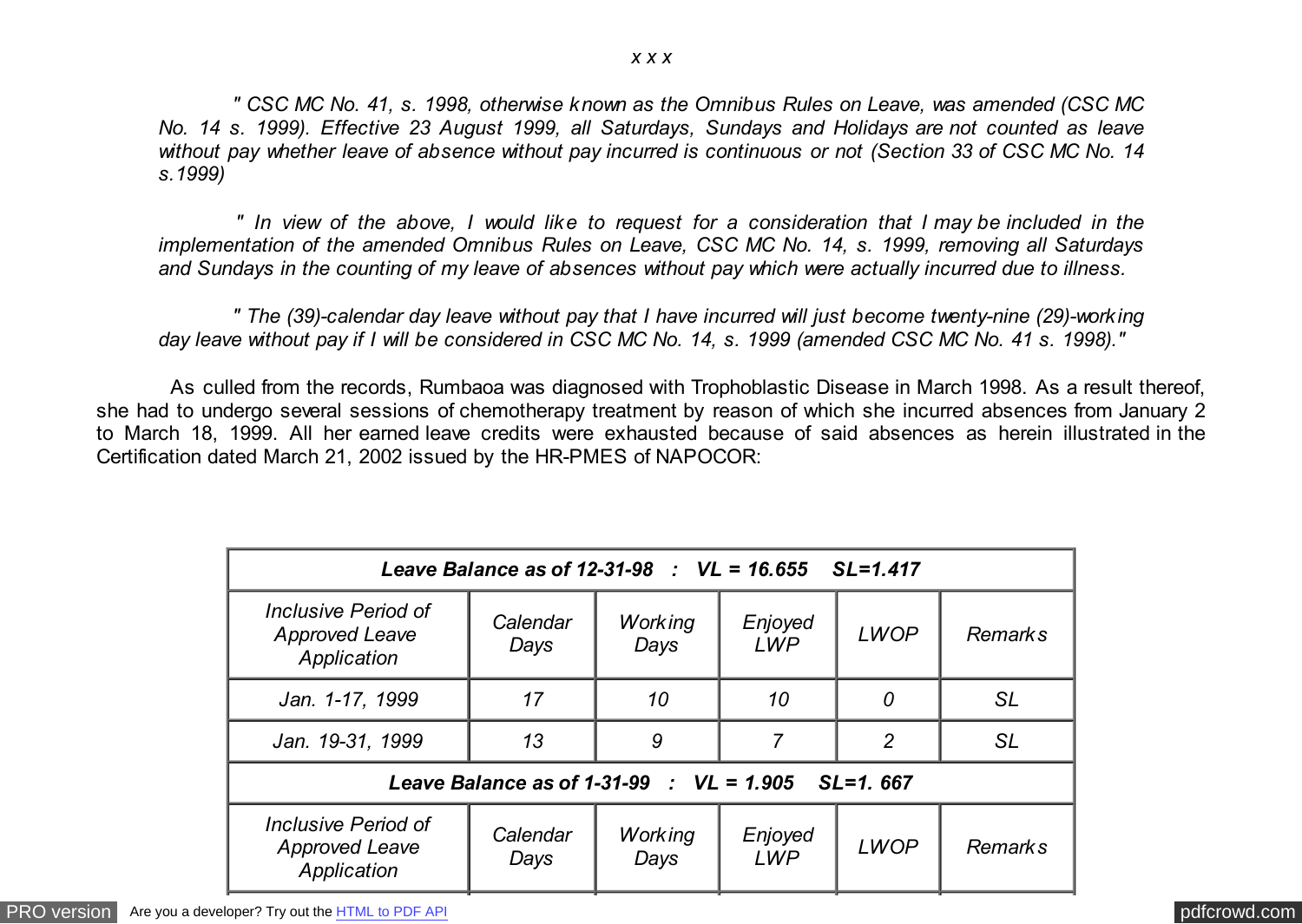| Feb. 1-2, 1999                                              | $\overline{2}$   | $\overline{2}$         | 2                     | 0           | SL             |  |  |  |
|-------------------------------------------------------------|------------------|------------------------|-----------------------|-------------|----------------|--|--|--|
| Feb 8-28, 1999                                              | 21               | 15                     | 0                     | 21          | <b>SL</b>      |  |  |  |
| Leave Balance as of 2-28-99 : $VL = 1.655$ SL=1. 917        |                  |                        |                       |             |                |  |  |  |
| Inclusive Period of<br><b>Approved Leave</b><br>Application | Calendar<br>Days | <b>Working</b><br>Days | Enjoyed<br><b>LWP</b> | <b>LWOP</b> | <b>Remarks</b> |  |  |  |
| Mar. 1-2, 1999                                              | 2                | $\overline{2}$         | $\overline{2}$        | 0           | <b>SL</b>      |  |  |  |
| Mar. 3-18, 1999                                             | 16               | 12                     | 0                     | 16          | SL             |  |  |  |

## *Legend:*

*SL - Sick Leave LWP - Leave With Pay LWOP - Leave Without Pay*

 As indicated in the above table, Rumbaoa's absences for the entire month of January exhausted all her earned leave credits as of December 31, 1998. By January 28, 1999, she was already on leave without pay. With her chemotherapy sessions still incomplete, she incurred continuous absences from February 8 to March 18, 1999.

 During that time, the rule in force is **Section 33 of CSC Memorandum Circular (MC) No. 41 s. 1998,** which provides:

 *"Sec. 33. Leave of absence without pay on a day immediately preceding or succeeding Saturday, Sunday or Holiday. When an employee, regardless of whether he has leave credits or not is absent on a day immediately preceding or succeeding a Saturday, Sunday or holiday, he shall not be considered absent on said days. However, the same provision is applicable only to intermittent or broken absences incurred by the employee but not to continuous or interrupted absences without pay exceeding a period of seven (7) calendar days."* (Emphasis supplied)

 Considering that from February 8 to March 18, 1999, Rumbaoa was continuously on leave without pay for a total of twenty-nine (29) days, the above-quoted provision was applied. Thus, she was considered absent for all Saturdays and Sundays during the said period. Consequently, the days she was on leave without pay increased to a total of thirty-nine (39)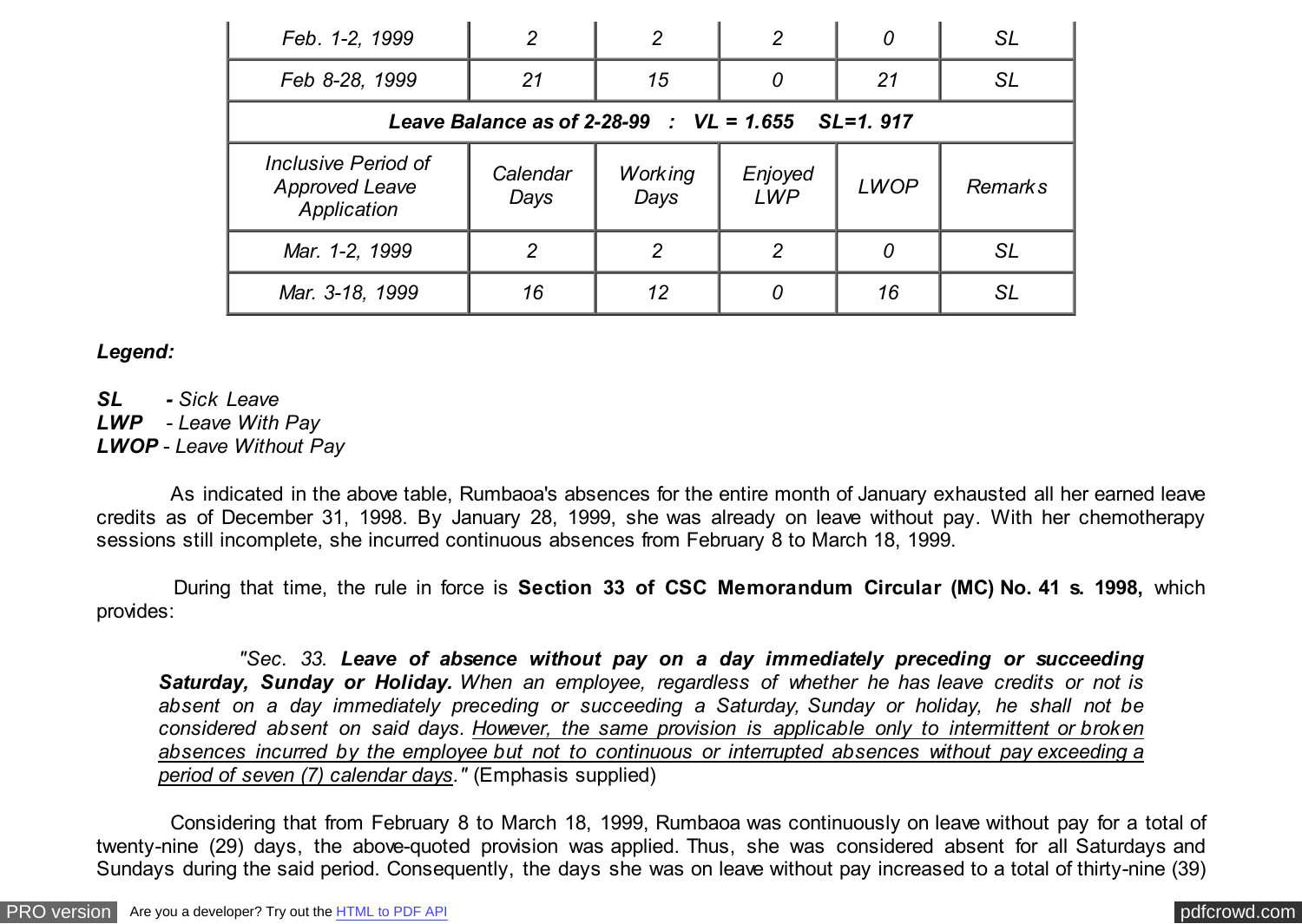days with the inclusion of five (5) Saturdays and five (5) Sundays.

 Meanwhile, **Section 33 of CSC MC No. 41 s. 1998** was amended by **CSC MC No. 14 s. 1999 dated August 23, 1999** which took effect on September 11, 1999. Under the amendment, the provision on continuous or uninterrupted leave without pay was revoked. As amended, the provision reads, to wit:

 *"Sec. 33. Leave of absence without pay on a day immediately preceding or succeeding Saturday, Sunday or Holiday. When an employee, regardless of whether he has leave credits or not is absent on a day immediately preceding or succeeding a Saturday, Sunday or holiday, he shall not be considered absent on said Saturdays, Sundays, and Holidays and shall not be deducted leave credits. He shall neither receive salary for those days."* (Emphasis supplied)

 In the instant request, Rumbaoa prays that the above-quoted provision be applied to her case considering that her absences were incurred due to illness.

 A scrutiny of the previous policies of the Commission with respect to leave without pay on a day immediately preceding or succeeding a Saturday, Sunday or holiday shows that as early as 1991, the Commission adopted as policy in **CSC MC No. 16 s. 1991, (CSC Resolution No. 91-540 dated 23 April 1991),** that *"when an employee, regardless of whether he has leave credits or not, is absent without pay on day immediately preceding or succeeding Saturday, Sunday or holiday, he shall not be considered absent on those days."* Said MC revoked an earlier policy of the Commission which provided mandatory salary deductions corresponding to intervening Saturdays, Sundays and holidays where an employee is already on leave without pay.

 It is interesting to note that the issue on intervening Saturdays, Sundays and holidays was also the subject of the *en banc* decision of the Supreme Court in **Peralta vs. CSC, G.R. No. 95832, August 10, 1992,** relevant portions of which read, as follows:

 *"What is primarily questioned by the petitioner is the validity of the respondent Commission's policy mandating salary deductions corresponding to the intervening Saturdays, Sundays or Holidays where an employee without leave credits was absent on the immediately preceding working day.*

*x x x*

 *"x x x, the construction by the respondent Commission of R.A. 2625 is not in accordance with the legislative intent. R.A. 2625 specifically provides that government employees are entitled to fifteen (15) days vacation leave of absence with full pay and fifteen (15) days sick leave with full pay, exclusive of Saturdays, Sundays and Holidays in both cases. Thus, the law speaks of the granting of a right and the law does not*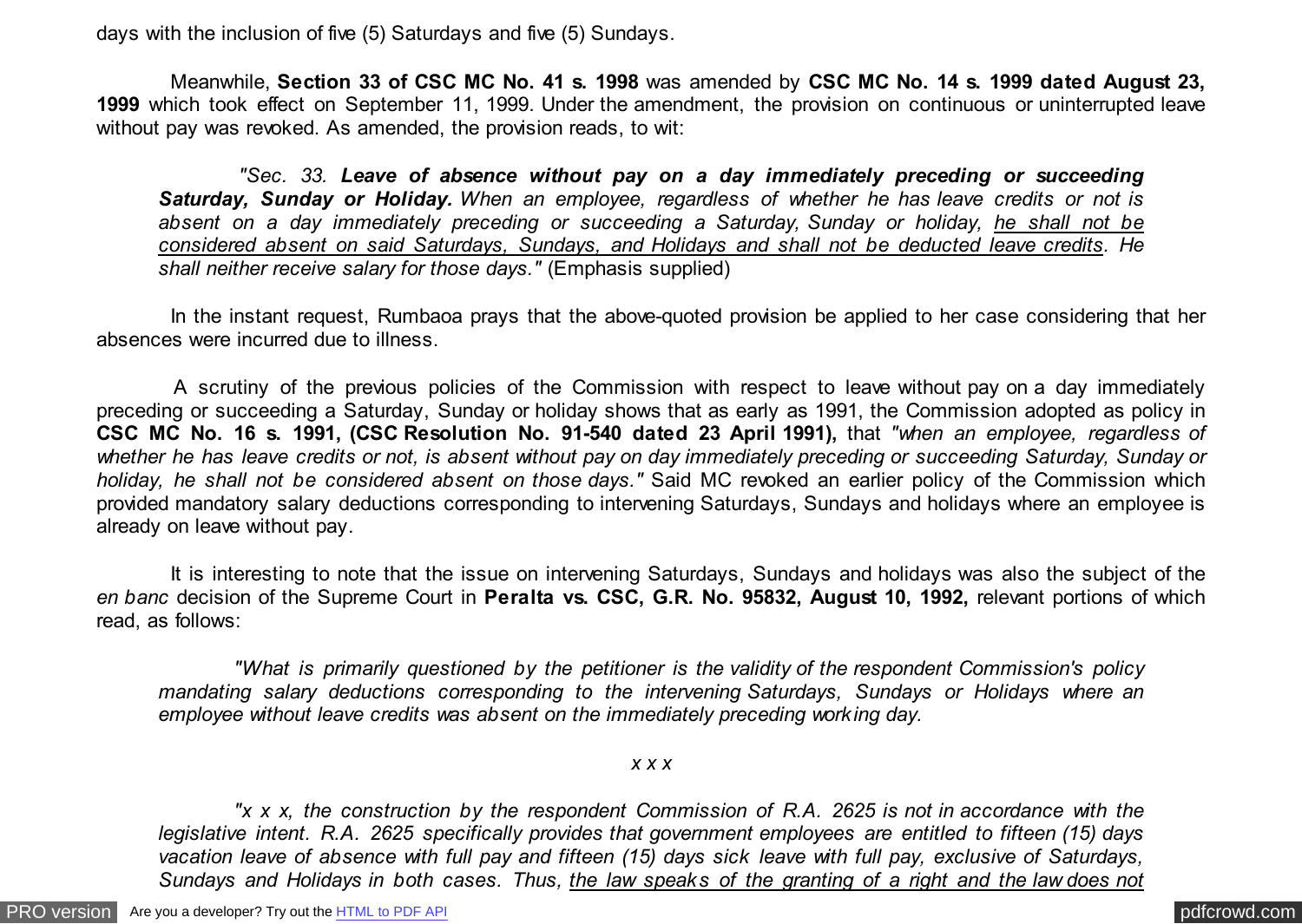*provide for a distinction between those who have accumulated leave credits and those who have exhausted their leave credits in order to enjoy such right. Ubi lex non distinguit nec nos distinguere debemus. The fact remains that government employees, whether they have accumulated leave credits, are not required by law to work on Saturdays, Sundays and Holidays and thus they cannot be declared absent on such working days. They cannot be or are not considered absent on non-working days; they cannot and should not be deprived of their salary corresponding to said non-working days just because they were absent without pay on the day immediately prior to, or after said non-working days. A different rule would constitute a deprivation of property without due process.*

## *x x x*

 *"As the questioned CSC Policy is here declared invalid, we are next confronted with the question of what effect such invalidity will have. Will all government employees on a monthly salary basis, deprived of their salaries corresponding to Saturdays, Sundays or legal holidays (as herein petitioner was so deprived) since 12 February 1965, be entitled to recover the amounts corresponding to such non-working days?*

## *x x x*

 *"To allow all the affected government employees, similarly situated as petitioner herein, to claim their deducted salaries resulting from the past enforcement of the herein invalidated policy, would cause quite a heavy financial burden on the national and local governments considering the length of time that such policy has been effective. Also, administrative and practical considerations must be taken into account if this ruling will have a strict retrospective application. The Court, in this connection, calls upon the respondent Commission and the Congress of the Philippines, if necessary to handle this problem with justice and equity to all affected government employees.*

 *"It must be pointed out, however, that after CSC Memorandum Circular No. 16 Series of 1991- amending herein invalidated policy --- was promulgated on 26 April 1991, deductions from salaries, made after said date in contravention of the new CSC policy must be restored to the government employees concerned."* (Emphasis supplied)

 By reason of the ruling of the Supreme Court in the Peralta case, it is also noteworthy to mention that the Commission in **CSC Resolution No. 95-3110 dated May 16, 1995** promulgated guidelines on the refund of deductions from salaries made prior to the issuance of **CSC Resolution No. 91-540** and **MC No. 16, s. 1991.** The same was implemented by **CSC MC No. 11, s. 1995 dated June 5, 1995.** Relevant portions of said guidelines read, as follows:

*"1. All government whose salaries were deducted an amount corresponding to the Saturday, Sunday and*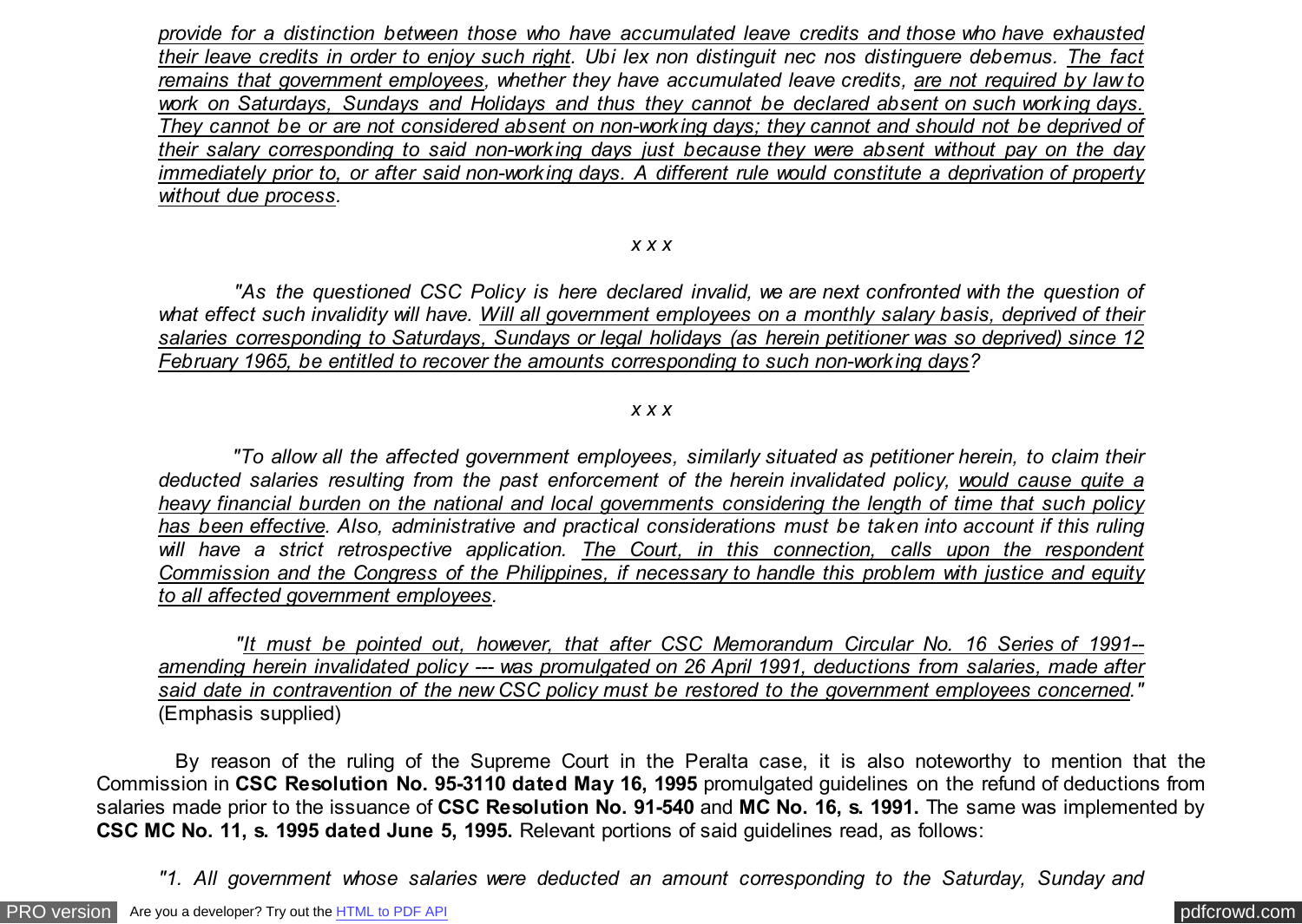*Holiday immediately preceding or succeeding his absence without pay for four (4) days or less, may claim refund for said days of salary deduction.*

*"2. The refund that may be claimed shall be limited to deductions made during the five (5) year period prior to the promulgation of the aforesaid Supreme Court decision from August 10, 1987 to August 10, 1992."* (Emphasis supplied)

 Be it noted that the policy adopted in **CSC MC No. 16, s. 1991** was later modified by **MC No. 41, s.1998** which provided that the provision is applicable only to intermittent or broken absences incurred by the employee but not to continuous or interrupted absences without pay exceeding a period of seven (7) calendar days.

 Then, in **CSC MC No. 14 s. 1999**, the Commission revoked this policy on continuous or uninterrupted absences, thereby returning to the policy earlier adopted in **CSC MC No. 16, s. 1991** and which now brings us to the question whether **Section 33 of CSC MC No. 41, s. 1998** as amended by **CSC MC No. 14, s. 1999** may be applied retroactively.

We rule in the affirmative.

 Although, strictly speaking, Section 33 of CSC MC No. 41, s. 1998 was applicable during the time Rumbaoa incurred absences, it is important to note that the intent of the Commission in adding the provision on continuous absences is to discourage employees who have exhausted their leave credits from further incurring absences. However, the Commission is of the position that Rumbaoa's case is totally different from those erring employees who absent themselves on a Friday or Monday for the mere purpose of prolonging their weekend. Reason dictates that she should not be deprived of her salary equivalent to ten (10) days when she was forced to be continuously absent because of a serious pre-cancerous disease. In the first place, she was not even required to render service on said days.

 Finally, to apply Section 33 of CSC MC No. 14, s. 1999 to her case is more in consonance with the ruling of the Supreme Court in **Peralta vs. CSC**. After all, judicial decisions applying or interpreting the laws have the force and effect of law and they form part of the legal system of the Philippines. Thus, between an administrative agency's statement of policy and the interpretation of the Supreme Court, the latter shall prevail. This was reiterated in the Peralta case where the Supreme Court had the occasion to declare:

 *"When an administrative or executive agency renders an opinion or issues a statement of policy, it merely interprets a pre-existing law; and the administrative interpretation of the law is at best advisory, for it is the courts that finally determine what the law means."*

 **WHEREFORE,** premises considered, the request of Chlorinda R. Rumbaoa is hereby **GRANTED.** Accordingly, the National Power Corporation is hereby directed to apply Section 33 of CSC Memorandum Circular No. 41, s. 1998 as